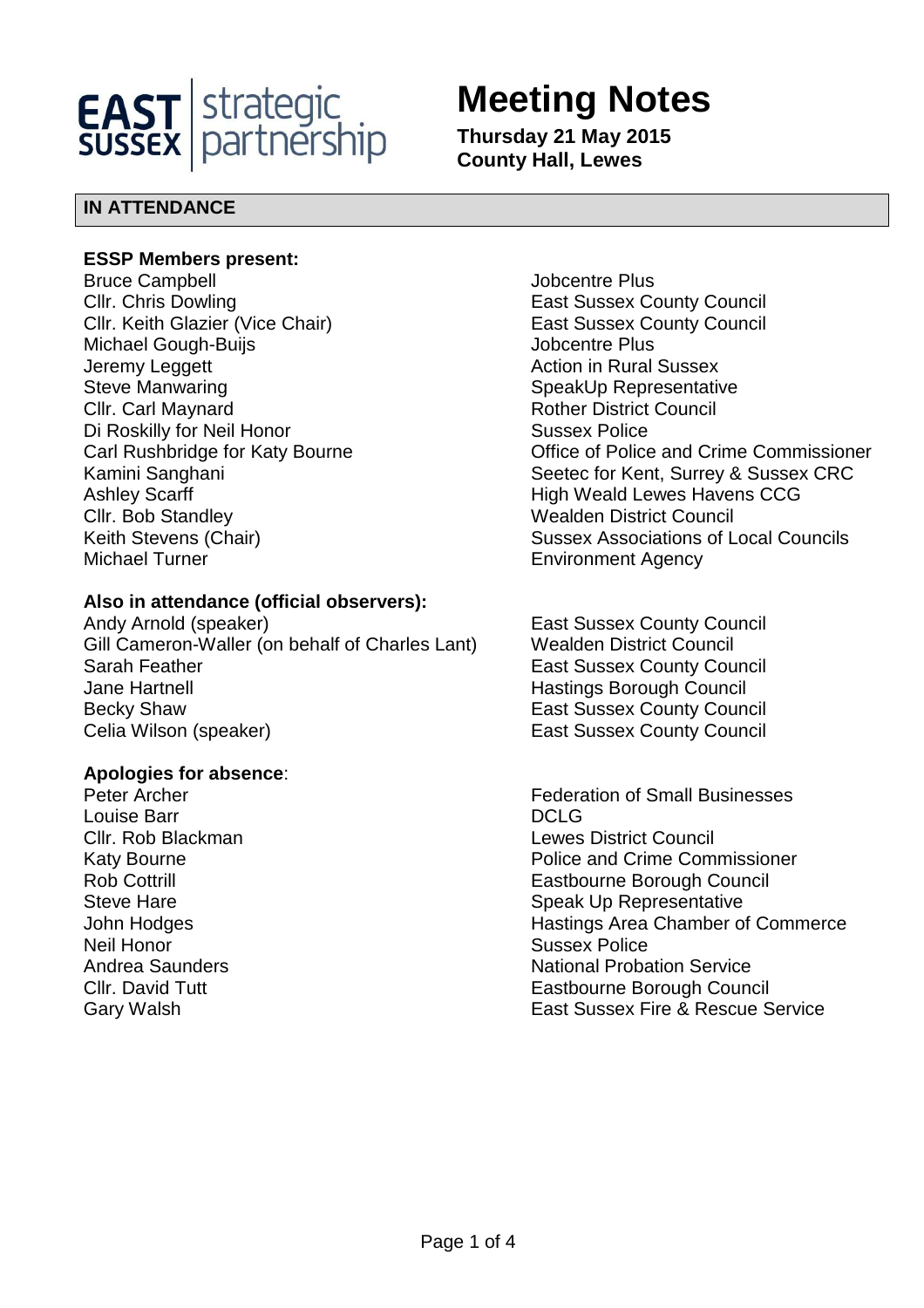## **NOTES**

### **1) Welcome and Apologies**

Keith Stevens welcomed ESSP members, delegates, observers, guests and speakers to the first meeting of 2015. Apologies were given and those attending on behalf of others were identified.

Everyone stood for a minutes silence held in tribute to of Councillor Jeremy Birch, Leader of Hastings Borough Council and long standing member of ESSP and the County Council, who died on  $6<sup>th</sup>$  May 2015.

Keith thanked everyone who had for contributing to the review of the ESSP and explained that a later item would cover the next steps.

#### **2) Urgent items of business**

None

## **3) Notes of the meeting held on 3 February 2015 and Matters Arising**

Minutes were agreed as an accurate record and actions confirmed as completed.

#### **4) Election of new Chairperson – The Chairperson will take up post from the September 2015 Annual Assembly – Cllr Keith Glazier.**

Cllr Glazier nominated Steve Manwaring to be the new chairperson for ESSP and this was seconded by Jeremy Leggett. Cllr Glazier thanked Keith Stevens on behalf of all the members of ESSP for his time and commitment over the last two years. In his time as Chairperson, Keith has been a dedicated and personable Chair, making sure that members are kept up-to-date with issues affecting the residents of East Sussex.

#### **5) Discussion: The Future of Public Organisations Post-Election – All**

Keith Stevens asked partners to share information following the General Election and what impact this may have on services for the public:

ESCC - Partnership working will need to expand across SE7 as well as within the county. Partnership will be the way ahead and the new Secretary of State provides an important opportunity for non-city areas.

Police/Office of Police and Crime Commisioner - approach to detentions will continue to evolve. Expectation that Police and Fire Services will work closer together. Financial challenge including increased focus on reserves.

AiRS – initial concern re: support to village halls/ community assets seem to being addressed with a continuation in DeFRA minister responsible and there may be additional support and scheme to reduce VAT charges on improvements.

Environment Agency - expect to able to invest in new flood defences and be ready for emergency incidents and regulating industry and waste. Will also continue to measure quality of water courses while maintaining biodiversity. Government will continue to explore oil and gas potential. There is to be some additional money nationally for engagement work and this will filter down locally.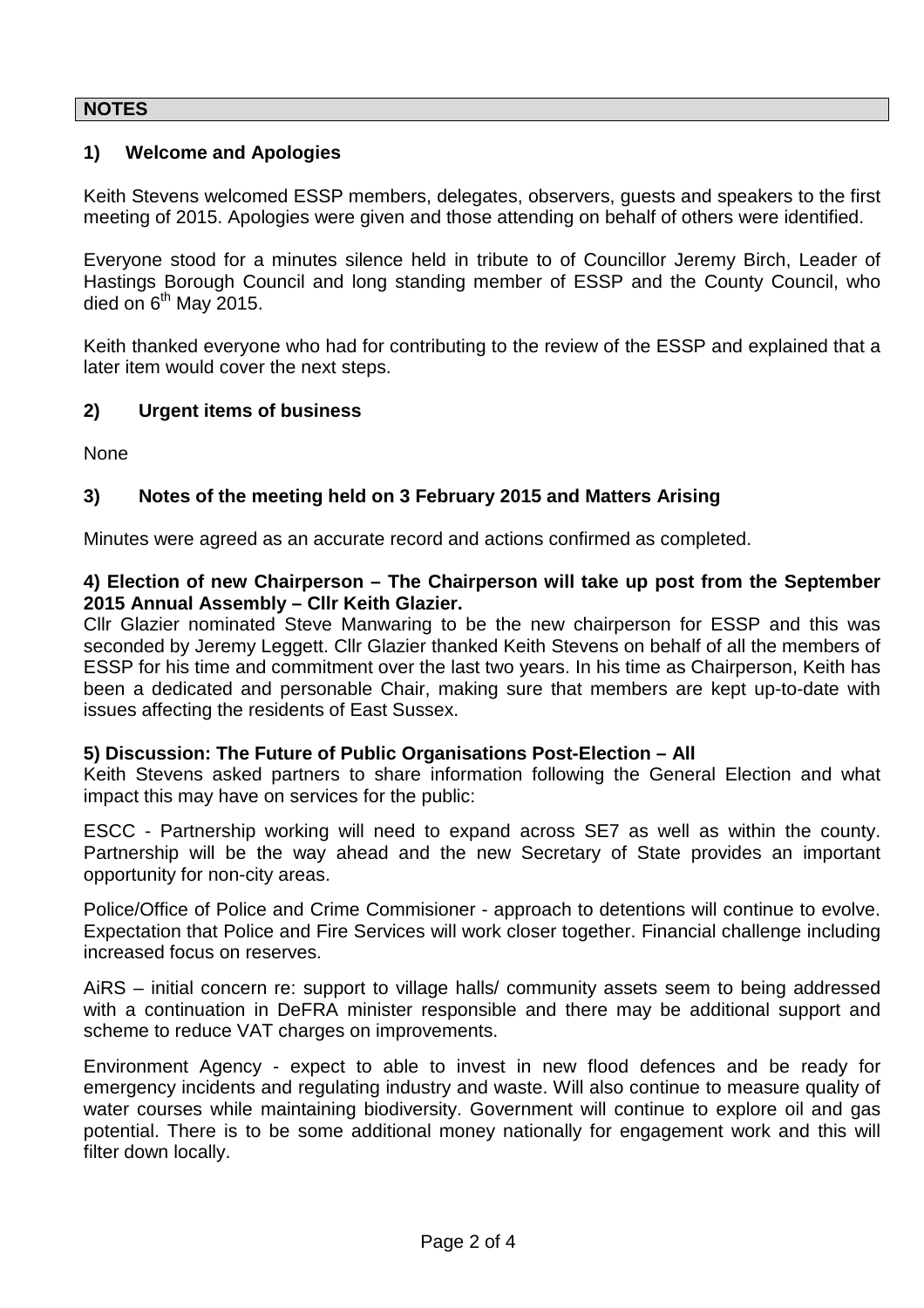Hastings Borough Council are going to adopt 'entrepreneurial socialism'. Also have concerns about loss of European Union funding should UK opt out of any European Union partnership in future.

Seetec for Kent, Surrey and Sussex CRC – will be covering a much larger area and will be identifying where services could work together better. Will be taking learning from Manchester's whole place scheme and from transforming justice work in West Sussex.

Clinical Commissioning Groups - massive efficiency programme as well as in additional investment. Partnership will be key including East Sussex Better Together. 7 day working proposal for GPs is a challenge as the retirement rate and new workforce doesn't exist to enable this.

Department of Work and Pensions - continuation of previous policy and pace expected including at Universal Credit. Key is to maximise resources whilst reducing costs.

Parishes – there was a high turnout for voting but low level of awareness of parish activity/representatives so will be exploring ways of raising the profile of parish work and representatives.

It was acknowledged by the members that this does not capture the scale of challenge and opportunity. Rising age of East Sussex population will increase the required levels of care across the County. Services for vulnerable people will still continue but decisions will need to be made that are not easy decisions to make. The transition to new ways of delivery and services available will be a difficult transition for East Sussex residents.

## **6) Children's Services update –Celia Wilson**

Celia gave details on the Troubled Families expanded programme will be launched on 1st June although East Sussex have been early adopters since January as they met the target of turning around 1015 families with the first programme. Troubled Families 2 (TF2) is a 5 year funded programme. The new programme has a much broader approach, although the basic principles are the same. These are:

- Families with multiple problems.
- Families that are high cost.
- Families with intergenerational problems families in which the problems have been around for years without anything much changing.
- Whole-family keywork.
- Focus on education and employment. There is a lot of evidence to show that unemployment is often the root cause of many other social problems, which is why it is given such a high priority in the TF programme.

TF2 is a live document so any members wishing to get in touch to make comments can do so via Celia Wilson or Becky Surman

Celia also spoke about the new Children and Young People's Plan (CYPP) which will run from 2015-2018. The Children and Young People's Trust looked as a partnership about what the plan should look like moving forward. It's a more streamlined plan that highlights the financial situation and focuses on working with the most vulnerable. Ashley Scarff from the CCGs welcomed the inclusion of physical health and wellbeing and offered the CCGs help with the implementation of the plan.

From 1<sup>st</sup> June the plan will be approved and circulated to all.

#### **ACTION: Any members wishing to get in touch to make comments on TF2 to contact Celia Wilson celia.wilson@eastsussex.gov.uk or Becky Surman becky.surman@eastsussex.gov.uk**

**Celia Wilson to share CYPP when it is approved.**